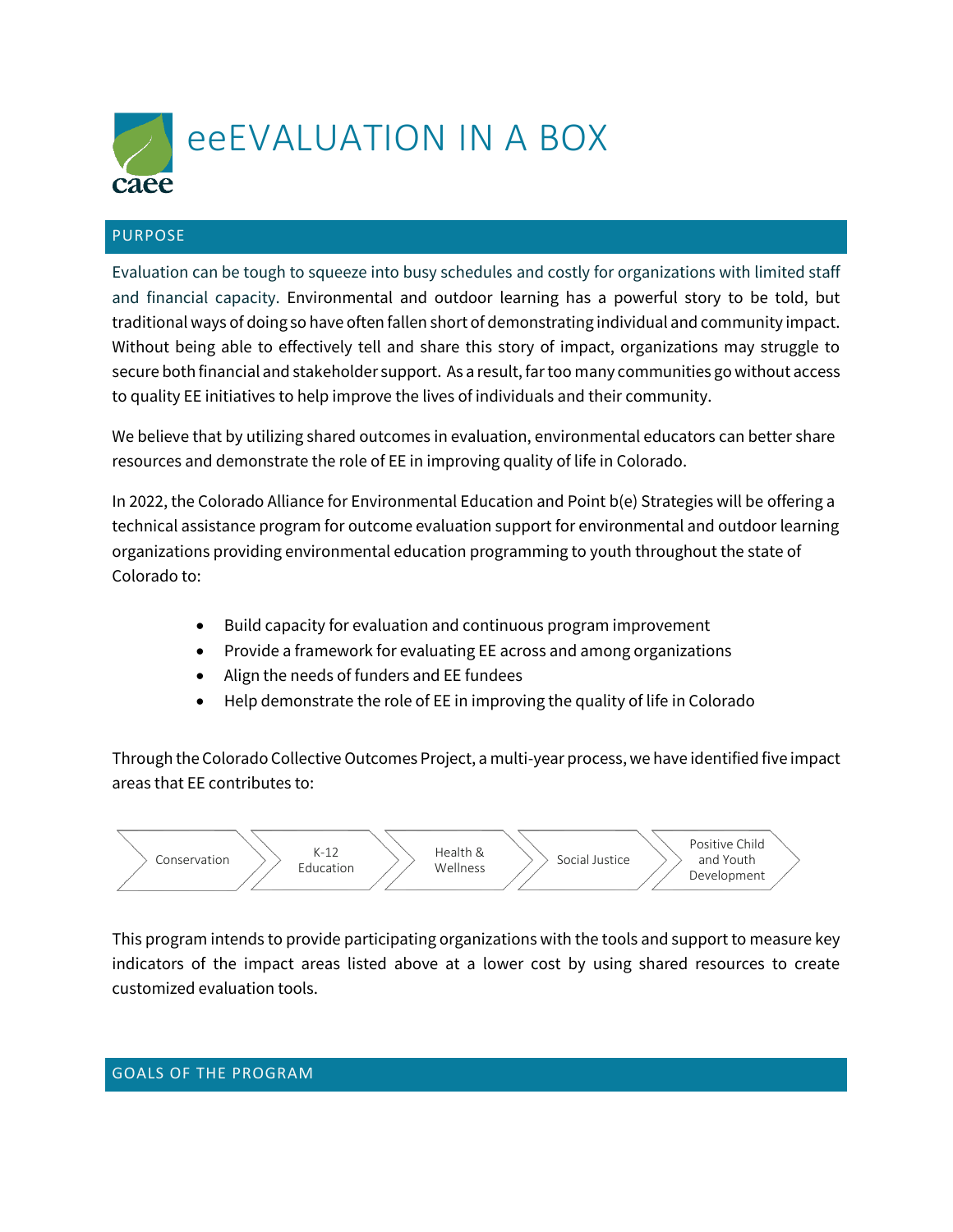- Provide low-cost evaluation support to Colorado outdoor and environmental learning organizations
- Increase the capacity of environmental and outdoor learning organizations to conduct meaningful evaluations
- Provide semi-customized surveys to build support for your programs using questions developed from the Colorado Collective Outcomes
- Contribute data to a collective EE evaluation to build support for environmental and outdoor learning

# EXPECTATIONS

### *Selected Organizations*

- Participate in one-three-hour training to align your organization's programming with the Colorado Collective Outcomes and develop or modify your evaluation plan on August  $30<sup>th</sup>$ , 2022 from 9am-12pm
- Develop Program Logic Model based on Training
- Commit to participation by 1-2 members of your team
- Collect data according to customized evaluation plan from September 2022-May 2023. Submit data in May 2023
- Demonstrate commitment of Leadership to contribution of data to collective report

## *Collective Outcomes Team Support:*

- Provide semi-customized survey tools that can be used by your organization
- Facilitate Evaluation Training Workshop
- Offer up to 6 hours of Evaluation Coaching and Support with Logic Model, Evaluation Plan, Data Collection
- Analyze Data Collected in June 2023
- Develop Customized Evaluation Report for your Organization in June 2023
- Provide Final Collective Report on the Outcomes in June 2023

## PROGRAM ACTIVITIES AND TIMELINE

*May 2022-August 8th, 2022*: Applications for Participation will be accepted.

*August 30th, 2022 from 9am-noon:* Point b(e) Strategies will onboard organizations through a threehour virtual training which will provide participants with an overview of the collective outcomes. This training will also teach participants how to develop a logic model and an evaluation plan for their organizations. Participants will be expected to complete a logic model and evaluation plan for the programs they would like to evaluate as part of the technical assistance.

*September-November 2022.* Point b(e) Strategies will provide up to four (4) hours of individualized support for each organization. Point b(e) Strategies will meet with each organization to understand